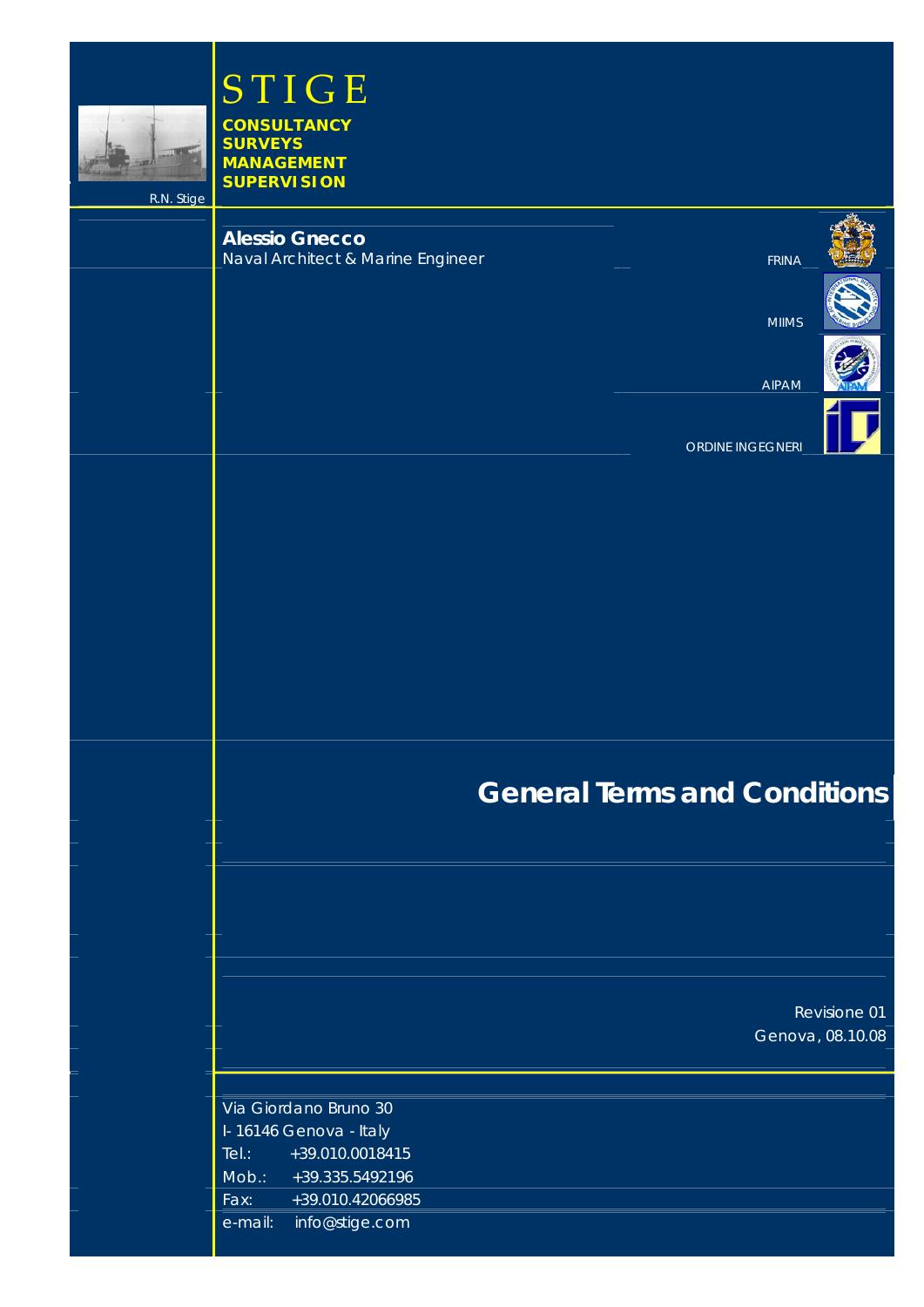# **1. Definitions**

*The Supplier:*  Stige Consulting and Surveys and/or Alessio Gnecco

*The Client:* 

The company, firm or person with whom The Agreement is made.

*The Agreement:* 

The Agreement between the Supplier and the Client constituted by the attached "Requirements Confirmation" and these "General Terms & Conditions".

# **2. General**

 Unless otherwise agreed in writing by the Supplier the "Requirements Confirmation" signed by the Client and these "Terms and Conditions" shall constitute the entire Agreement between the Client and the Supplier.

#### **3. Scope of Work**

 (a) the Supplier hereby agree to provide services in accordance with the Client's instructions as set out in the "Requirements Confirmation" ("the Services").

 (b) the Supplier will not vary the scope of the work unless instructed to do so by the Client. Where a variation in the scope of work is requested, the Supplier will advise the Client what effect this variation will have on the cost and completion date of the Services.

#### **4. Assignment**

 Neither party shall transfer or assign its rights or obligations under the Agreement without the prior written consent of the other party, provided that:

 The Client may transfer any or all of its rights under the Agreement to any of its affiliate companies, in which case the Client shall procure the acceptance by the assignee of the terms, conditions, exceptions and exemptions of the Agreement

#### **5. Delegation**

 If the Supplier considers it more efficient or convenient, the Supplier may in its discretion procure advice, assistance and services, which its renders under the Agreement, from other persons and companies (the "Subcontractors") and may in its discretion delegate performance of one or more of its obligations under the Agreement.

#### **6. Performance**

 (a) the Supplier will provide the Services to the best of its ability, exercising reasonable care and skill at all times. All reports should be provided directly from the Supplier. In the event that the Supplier needs to employ Subcontractors and in the event that the Subcontractors report directly to the Client, then the Supplier is under no liability to the Client for anything that is said nor for any of the matters contained in the report of the Subcontractors.

**GENERAL TERMS AND CONDITIONS** 

Rev. 01 dated 08.10.08 Page 2 on 6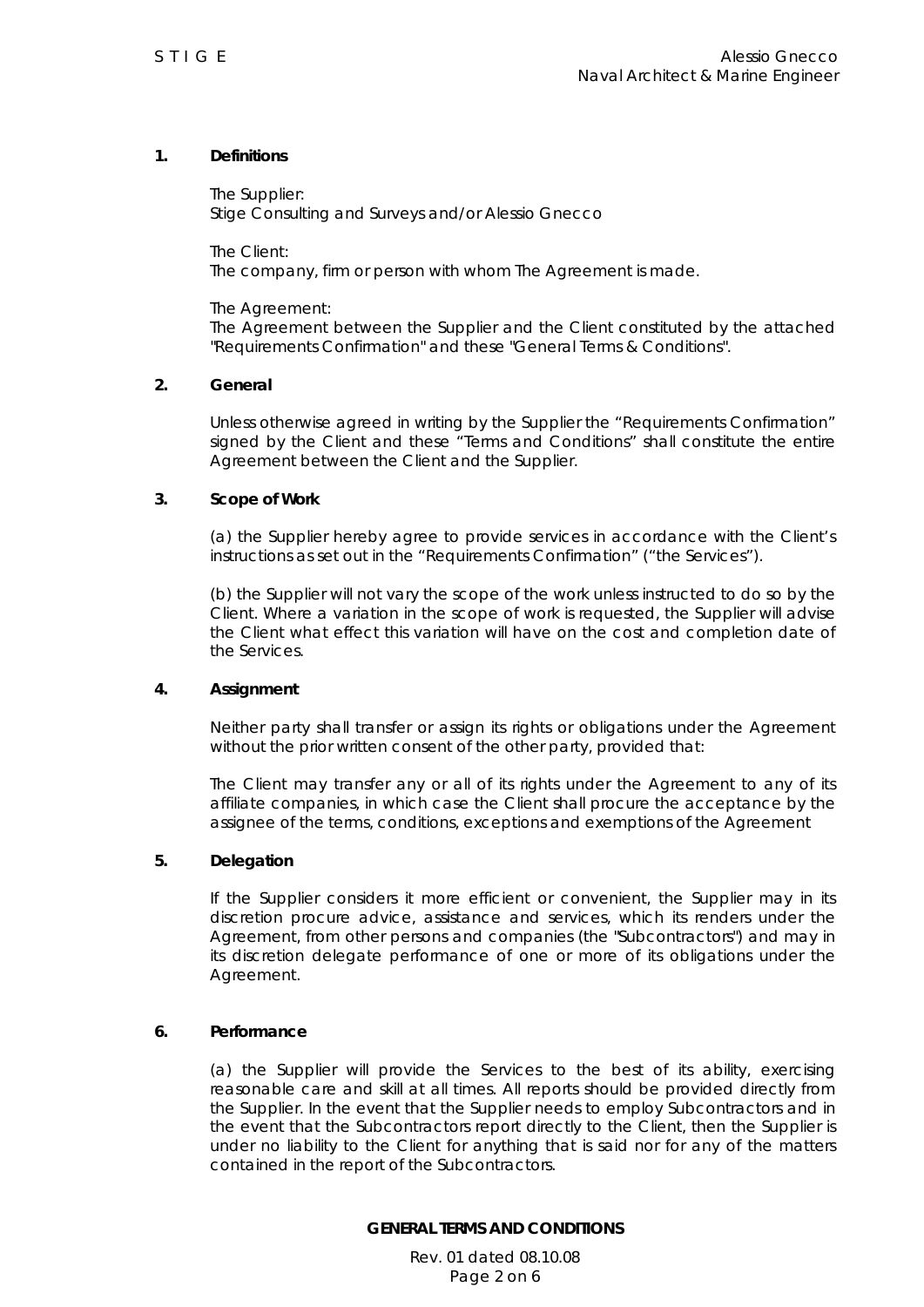(b) the Supplier shall not be liable to the Client for any failure to meet any time limit agreed for supplying the Services.

## **7. Liability & Indemnity**

 (a) The Client shall not sue any Subcontractor for any loss or damage of any nature whatsoever suffered by the Client and connected with the performance of the Agreement. The Client's sole remedy shall be against the Supplier under this clause 7.

 (b) Any errors or omissions in the Services provided by the Supplier will be corrected as soon as practicable and if correction is reasonable, provided the errors or omissions are reported to the Supplier by notice in writing within 1 month of completion of the Services. Where the notice is not given to the Supplier within the time allowed, the Supplier shall be under no duty to make any such corrections.

 (c) the Supplier operate in an advisory capacity at all times and are not responsible for any loss or damage that may arise when such advice is ignored, misinterpreted or incorrectly carried out by any party or person not connected with the Supplier.

 (d) In the event that any claim is made against the Supplier arising out of the Services, the Supplier shall under no circumstances whatsoever be liable for an amount exceeding an amount equal to 5 times the fee paid by the Client for the relevant part of the work and in any event not exceeding EUR 20.000.

 (e) the Supplier shall have no liability in any circumstances whether in contract, tort or otherwise, including but not limited to liability for negligence, for any loss of revenue, business, anticipated savings or profits or for any loss of use or value for any indirect or consequential loss. Such exclusion of liability shall apply regardless of whether any such losses arise by reason of matters which might reasonably be expected to be in the contemplation of the Supplier or from matters which the Supplier have special and particular knowledge.

 (f) If the Supplier does incur third part liability of any nature whatsoever arising out or connected with performance of the Agreement then (subject to clause 7. (h) below) the Client shall indemnify the Supplier, or such Subcontractor against such third party liability and costs and expenses relating thereto, and this indemnity shall apply even if the third party claim was based on negligence. Further to the extent that the Supplier may have indemnified any Subcontractor against such third party liability, cost and expenses (which the Supplier at its sole discretion shall be entitled to do) then the Client shall thereupon be liable to indemnify the Supplier accordingly.

 (g) the Supplier shall have no liability whatsoever for any damage or injury caused in connection with a service provided. Notwithstanding the foregoing, all Stige employees will take all reasonable precautions when carrying out their duties.

 (h) In entering into the agreement contained in clause 7. the Supplier contracts both on its own behalf and as agent on behalf of Subcontractors and also as trustee for their benefit.

 (i) Where proceedings have not been commenced in accordance with Clause 16. of these Terms & Conditions, in respect of any claim arising out of or in connection with the Services, within 12 months after the completion of the Services, all liabilities of the Supplier in respect of such claims shall automatically cease and there shall thereafter be an absolute bar to proceeding with any such claim against the Supplier.

#### **GENERAL TERMS AND CONDITIONS**

Rev. 01 dated 08.10.08 Page 3 on 6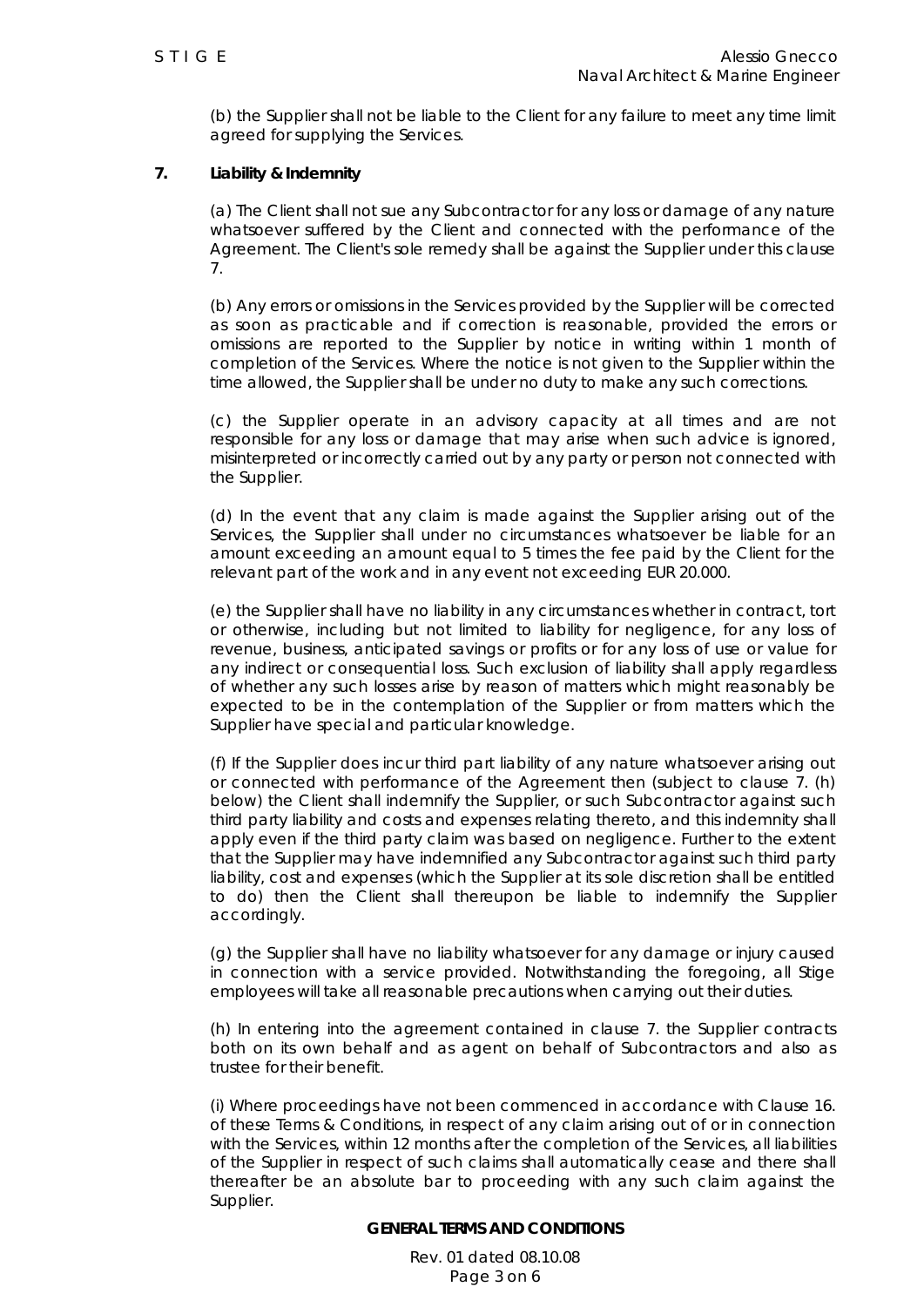# **8. Information, Confidentiality and Intellectual Property**

 (a) The Client undertakes to keep confidential any confidential information disclosed to it by the Supplier and not to disclose the same either complete or in part to any third party (including subsidiary companies, holding companies or associated companies) without the Supplier written approval, such undertaking to continue notwithstanding the expiry or termination of the Agreement for so long as the information in question has not:

- (i) become part of the public knowledge or literature without default on the part of the Client or
- (ii) been disclosed to the Client by the third party (other than one disclosing on behalf of the Supplier) whose possession of such information is lawful and who is under no secrecy obligation with respect to the same.
- (iii) for a period of 10 years from the date that the Agreement is completed or terminates.

 (b) the Supplier shall undertake to keep confidential any confidential information disclosed to it by the Client and the Supplier shall be liable to the same constraints as imposed by clause 8. (a) on the Client.

 (c) Any report reproduced or services provided in accordance with the agreed Service are intended solely for the use of the Client and will not be further distributed, circulated or published without the express agreement of the Supplier in writing.

 (d) Unless otherwise agreed in writing by the Supplier, the ownership of, and the rights to, copyright, design or intellectual property arising out of the Services shall remain with the Supplier.

#### **9. Disclaimer**

 In compiling any reports the Supplier may have relied on information supplied by the Client and/or by third parties which has not been verified and the Supplier accept no liability for any consequences whatsoever arising from the inaccuracy of such information.

### **10. Conflict of Interest**

 Where a potential conflict of interest arises the Supplier will, once they become aware of the situation, immediately advise all parties and will take whatever steps are appropriate in the circumstances.

#### **11. Prices**

 (a) Any estimate or quotation given in the "Requirements Confirmation" will remain valid for 30 days from the date of the same.

 (b) Travelling and delay time will be charged according to the applicable daily rate.

 (c) VAT and other local or national taxes are excluded and will be charged as necessary.

#### **GENERAL TERMS AND CONDITIONS**

Rev. 01 dated 08.10.08 Page 4 on 6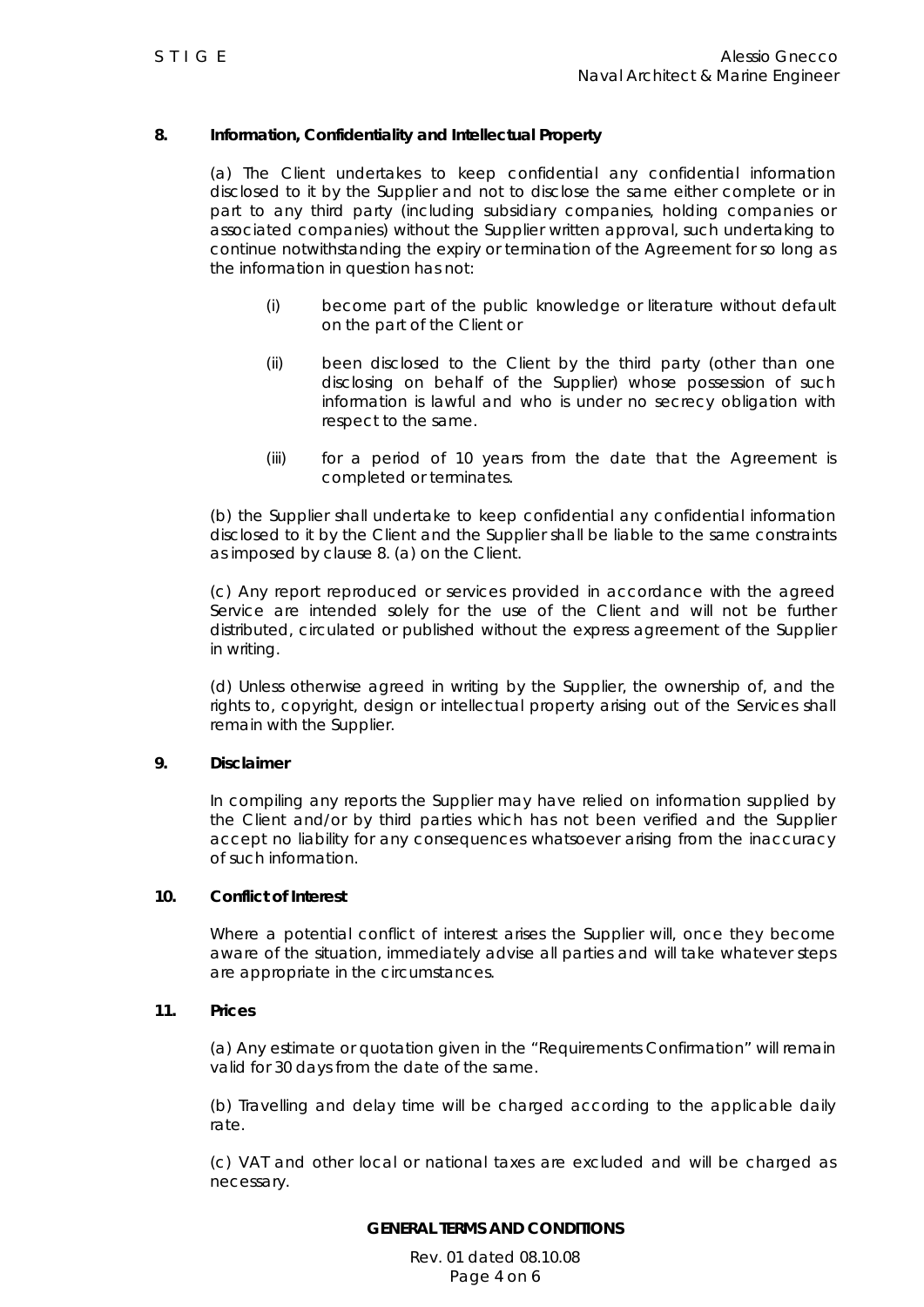(c) If any payments to be made under the Agreement shall be subject now or in the future to taxes, levies or charges of whatever kind in the country in which the Client is incorporated and/or operating and which the Client or the Supplier is required to pay or which the Client is required to withhold, the Client shall pay such sums as shall yield to the Supplier after payment or withholding of such taxes, levies or charges the full amounts payable to the Supplier under the Agreement as if such taxes, levies or other charges were not paid or withheld.

 (d) The Client will be liable for and will reimburse the Supplier for all fees and expenses incurred in respect of the Services provided. the Supplier will not normally provide an itemized breakdown of costs, but will be pleased to do so at the request of the Client.

#### **12. Payment**

(a) Payment(s) shall be done as specified in the "Requirement Confirmation".

 (b) Where an invoice is not paid by the due date, the Supplier reserves the right to charge year interest at 10% on amounts outstanding from the date of the invoice.

 (c) Except when there are self evident errors in the invoice payment shall be made by the Client notwithstanding any dispute relating to the billings. Any adjustment consequent upon settlement of such disputes shall be made within thirty days following the settlement.

 (d) Where any payment becomes overdue by more than sixty days, the Supplier shall without prejudice to any of its other rights, be entitled to terminate this Agreement whereupon payment will become due and the value of the Services will be that at the time of the termination of the Agreement.

## **13. Completion of the Agreement**

 The Agreement will be considered completed on the date of the final invoice issued by the Supplier covering the full balance of the agreed price.

#### **14. Termination of the Agreement**

(a) the Supplier have the right to terminate this Agreement where:

- (i) circumstances beyond the control of the Supplier make it unreasonable to continue with the Services.
- (ii) the Client is in breach of this Agreement and fails to respond within 5 working days of written notification by the Supplier.

(b) in accordance with above clause 12. (d)

#### **15. Force Majeure**

 Neither party to the Agreement shall be in breach of any obligation hereunder (other than the obligations of the Client to make payment of any monies due to the Supplier) insofar as performance thereof has been delayed, hindered, interfered with or prevented by any circumstances beyond its reasonable control.

**GENERAL TERMS AND CONDITIONS** 

Rev. 01 dated 08.10.08 Page 5 on 6